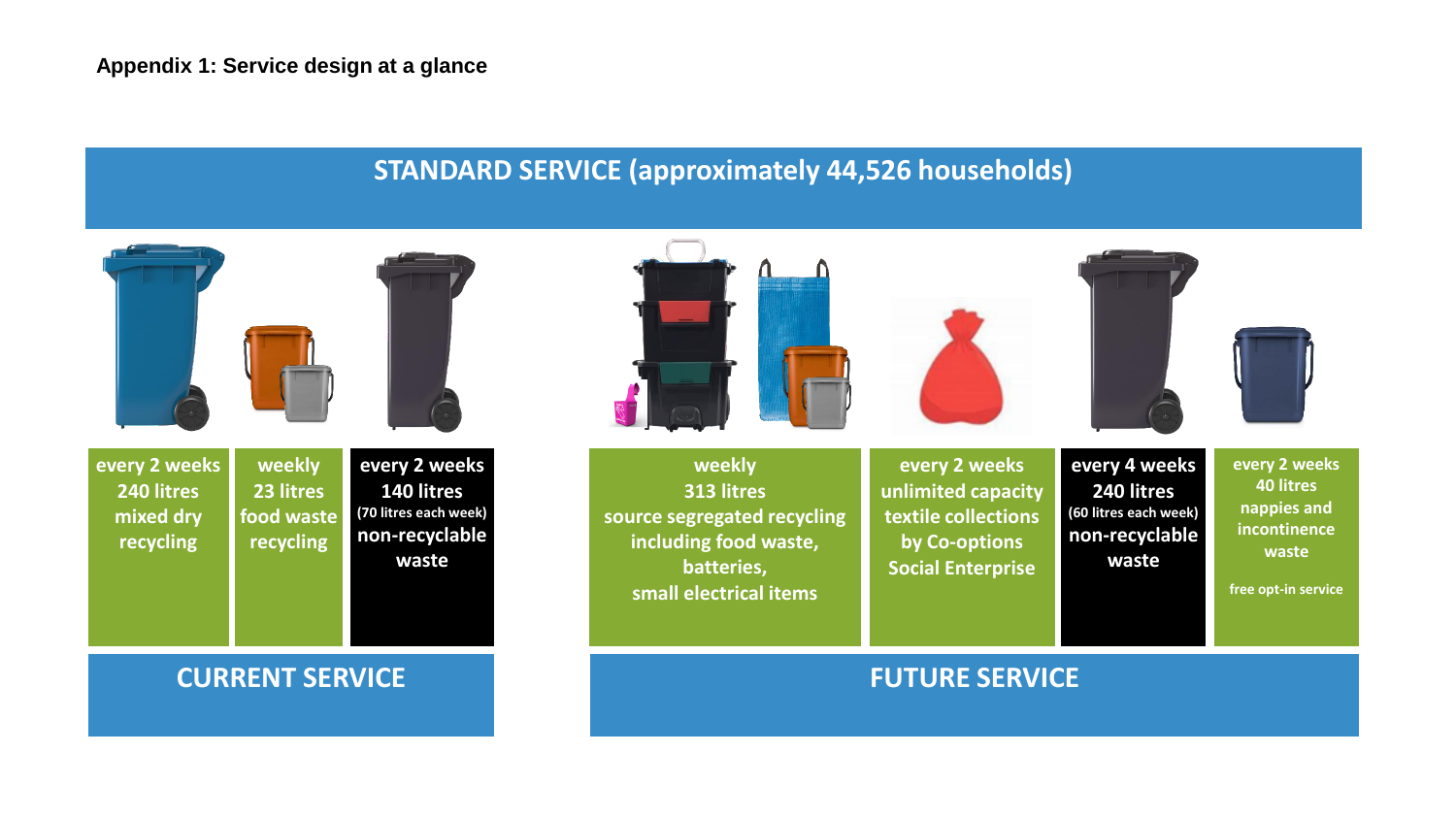# **SACK SERVICE (approximately 1,442 households)**



**weekly 23 litres**

**recycling**

**every 2 weeks 2 single-use sacks mixed dry recycling food waste** 

**every 2 weeks 2 single-use sacks non-recyclable waste**

### **weekly 143 litres source segregated recycling including food waste, batteries, small electrical items and textiles (three smaller re-useable bags placed inside a blue gull-proof sack)**



**weekly 2 single-use sacks non-recyclable waste (placed inside a re-useable gull-proof sack)**

## **CURRENT SERVICE THE RESERVICE OF A SERVICE SERVICE**